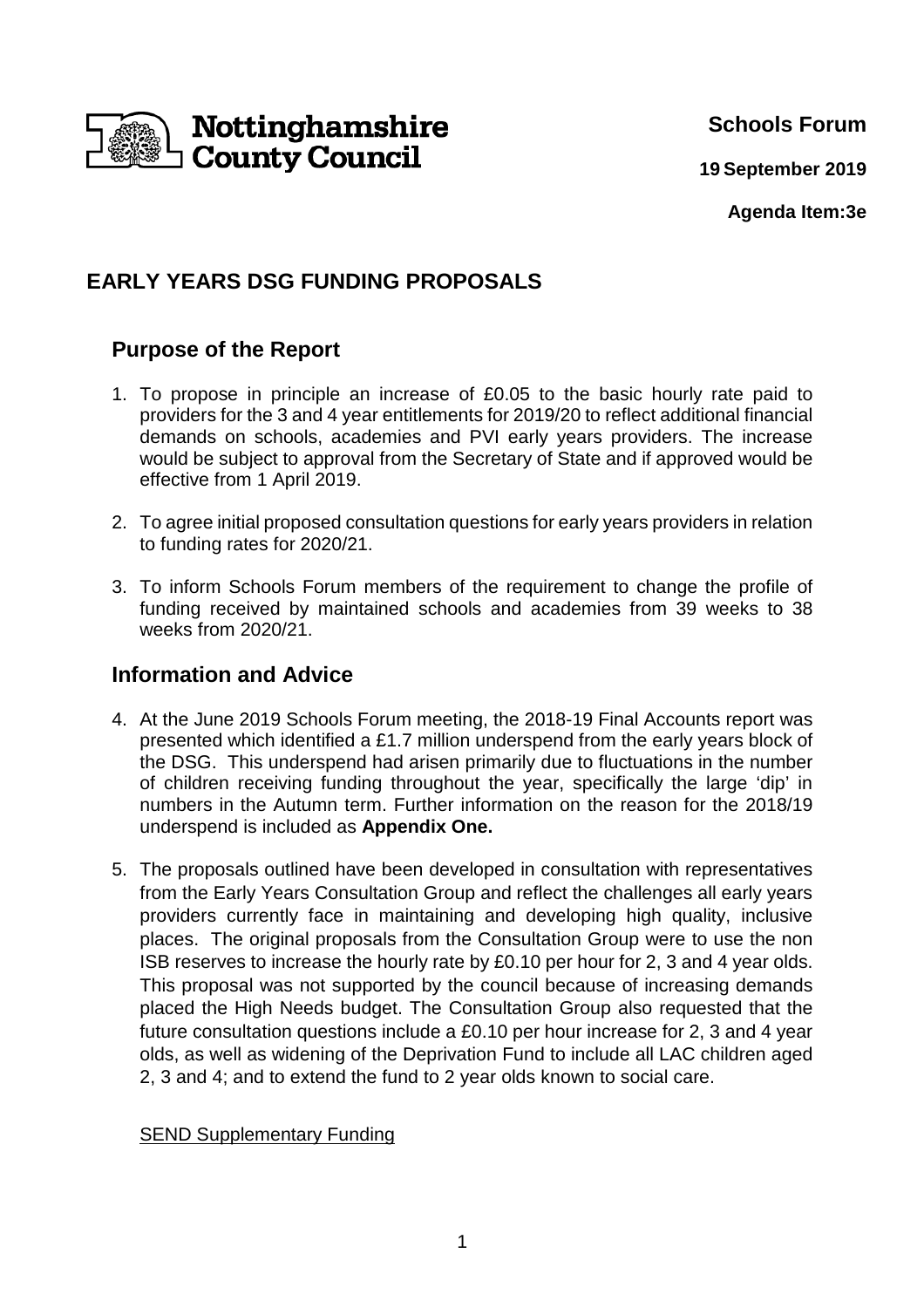- 6. In addition, underspend reported at the June 2019 School Forum meeting reflects in part the low take up of new SEND supplementary funding, the Early Years Inclusion Fund and the Disability Access Fund (DAF). Additional work is taking place to promote both of these supplementary funding streams to the early years sector.
- 7. Introduced in April 2017, DAF is available for children in receipt of Disability Living Allowance and take up so far has been very low (35% take up in 2018/19); this situation is reflected nationally. The reasons for this poor take up is unknown and like any new benefit needs time to embed with families. There has also been an underspend in the Early Years Inclusion Fund which was created using both local authority and DSG funding. In the academic Year 2018-2019, 195 children benefitted from this funding and £148,557 was allocated to settings, including £12,264 spent on training for practitioners in the sector. The overall budget was £203,612(DSG) and £281,384 (NCC).

### Deprivation Funding

- 8. Local authorities are obliged to offer a Deprivation supplement in addition to the base rate for 3 and 4 year olds. Historically this has been based on economic disadvantage (free school meals eligibility), and it preceded the Early Years Pupil Premium which uses similar eligibility criteria based on economic disadvantage. Nottinghamshire has followed the recommendation made by Ofsted<sup>1</sup> to take a broader view of 'disadvantage' and to consider other factors which hinder educational attainment.
- 9. In consultation with early years providers, Nottinghamshire now offers a revised Deprivation Fund supplement focused on 3 and 4 year olds known to social care. This is a one-off payment of £406 per annum to enable early years providers to backfill key staff to participate in multi-agency meetings to plan suitable interventions designed to improve the child's outcomes. Funding continues to be paid until a child reaches school age, to ensure effective support is maintained and robust transitional arrangements are in place. In 2018-19, 200 providers, including 119 schools accessed the funding for 332 children.

## **Rationale for proposals**

## School Readiness

 $\overline{a}$ 

10. Research shows that access to high quality early learning experiences, together with a positive learning environment at home, is a vital combination to ensure that children have reached a good level of development at the start of compulsory school age. School readiness is a strong indicator of how prepared a child is to succeed in school cognitively, socially and emotionally.

<sup>1</sup> Ofsted (2016): Unknown Children – destined for disadvantage? https://www.gov.uk/government/publications/helping-disadvantaged-young-children-ofsted-thematicreport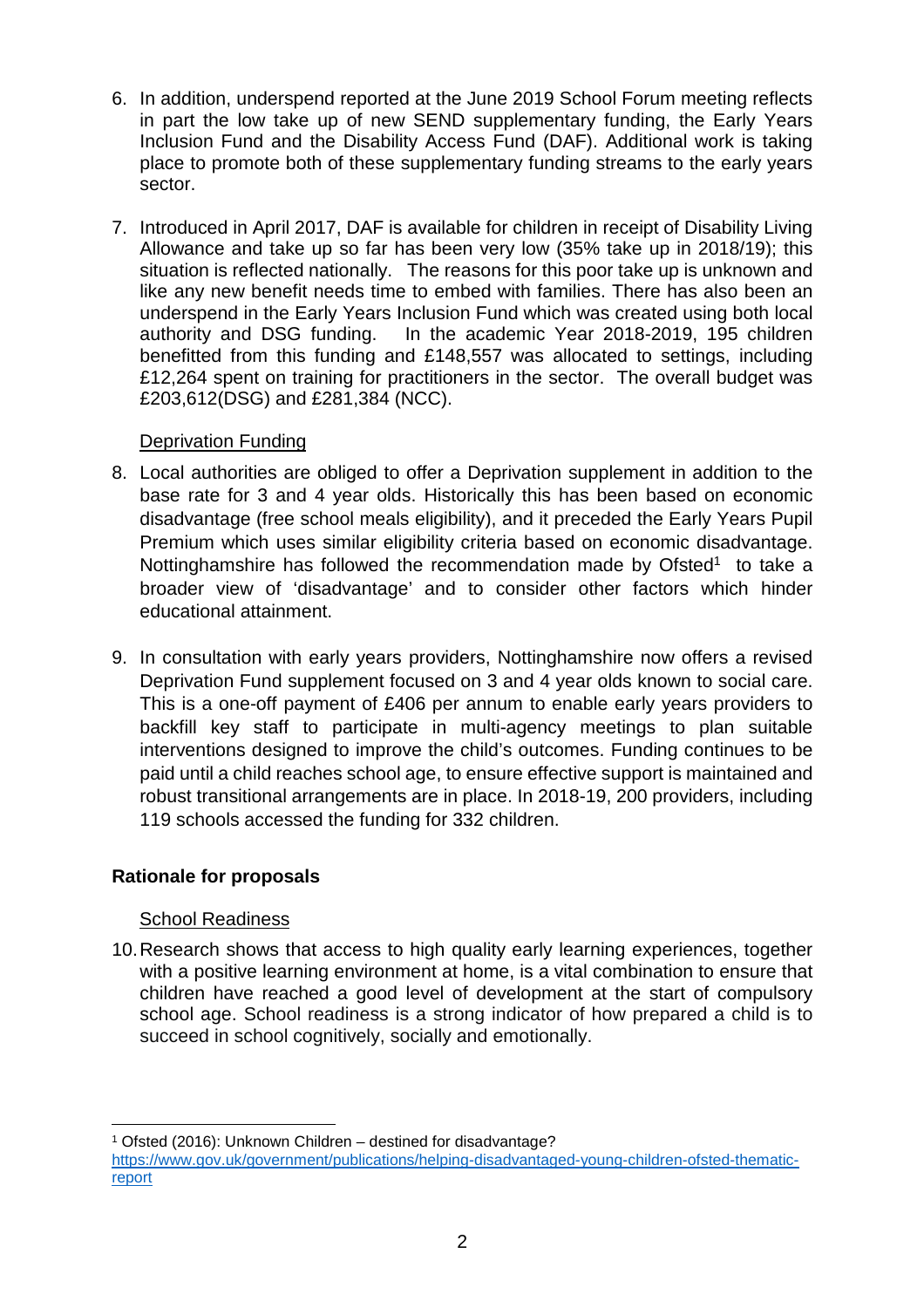11. In 2018, 69.7% of Nottinghamshire pupils achieved a good level of development, compared to 71.5% across England. Nottinghamshire also performs poorly in comparison with statistically similar Local Authorities as can be seen below.

| Area                                     | Recent<br><b>Trend</b>   | Neighbour<br>Rank        | Count   | Value | 95%<br>Lower CI<br>Lower<br>CI | 95%<br><b>Upper CI</b><br>Upper<br>CI |
|------------------------------------------|--------------------------|--------------------------|---------|-------|--------------------------------|---------------------------------------|
| England                                  | ٠                        | $\overline{\phantom{a}}$ | 466,668 | 71.5  | 71.4                           | 71.6                                  |
| Fourth less deprived decile<br>(IMD2015) | $\overline{\phantom{0}}$ | $\sim$                   | 6,582   | 69.7  | 68.8                           | 70.6                                  |
| Kent                                     |                          | 15                       | 13,614  | 75.1  | 74.5                           | 75.8                                  |
| Staffordshire                            |                          | 1                        | 7,146   | 75.0  | Ĥ<br>74.1                      | 75.8                                  |
| Essex                                    |                          | 10                       | 12,570  | 73.8  | 73.1                           | 74.4                                  |
| Warwickshire                             |                          | $\overline{4}$           | 4,720   | 72.3  | н<br>71.2                      | 73.4                                  |
| Somerset                                 |                          | 14                       | 4,134   | 71.8  | 70.6                           | 73.0                                  |
| Norfolk                                  |                          | 11                       | 6,700   | 71.6  | 70.6                           | 72.5                                  |
| Suffolk                                  |                          | 9                        | 5,735   | 71.5  | 70.5                           | 72.4                                  |
| Northamptonshire                         |                          | $\overline{7}$           | 6,792   | 71.3  | 70.3                           | 72.2                                  |
| Worcestershire                           |                          | 6                        | 4,605   | 71.2  | 70.1                           | 72.3                                  |
| Derbyshire                               |                          | $\overline{2}$           | 5,911   | 70.8  | 69.8                           | 71.8                                  |
| Leicestershire                           |                          | 12                       | 5,534   | 70.8  | 69.8                           | 71.8                                  |
| Cumbria                                  |                          | 13                       | 3,535   | 70.0  | 68.7                           | 71.3                                  |
| Nottinghamshire                          |                          | $\,$                     | 6,582   | 69.7  | 68.8                           | 70.6                                  |
| Lancashire                               |                          | 3                        | 9,796   | 69.5  | 68.7                           | 70.3                                  |
| Gloucestershire                          |                          | 8                        | 4,743   | 69.2  | 68.1                           | 70.2                                  |
| Lincolnshire                             |                          | 5                        | 5,440   | 69.1  | 68.1                           | 70.1                                  |

- 12. Despite best efforts the attainment gap for children eligible for Free School Meals continues to be significantly wider than England and statistical neighbours. In 2018, only 49.9% of children eligible for free school meals in Nottinghamshire achieved a good level of development. Progress in Nottinghamshire is slow and despite improvements in many other outcome measures; addressing school readiness remains a challenge and therefore ensuring that children (from low income households in particular) access high quality early education and childcare is a priority.
- 13. The proposal to extend the criteria for Deprivation supplementary funding would offer additional resources to children eligible for free school meals, bringing us more in line with our statutory neighbours, whilst providing access to resources to enable providers to engage in multi-agency meetings for looked after children, and our most disadvantaged 2 year olds.

## **Sustainability**

- 14. There has been an increase in number of private day nurseries opening this year, however several preschools and childminders have either closed or have ceased to offer funded childcare places. The number of childminders who provide funded places has also declined by 50 with 604 available in 2019, compared to 654 in 2018, and 737 in 2016. A similar picture can be seen amongst preschools with further loss of three this year, leaving 89 in operation, compared to 92 in 2018 and 99 in 2016.
- 15. The financial pressures widely reported in the national press, and the impact on the sector to sustain, high quality provision required to help narrow the attainment has been previously discussed. Factors that have given rise to increased costs to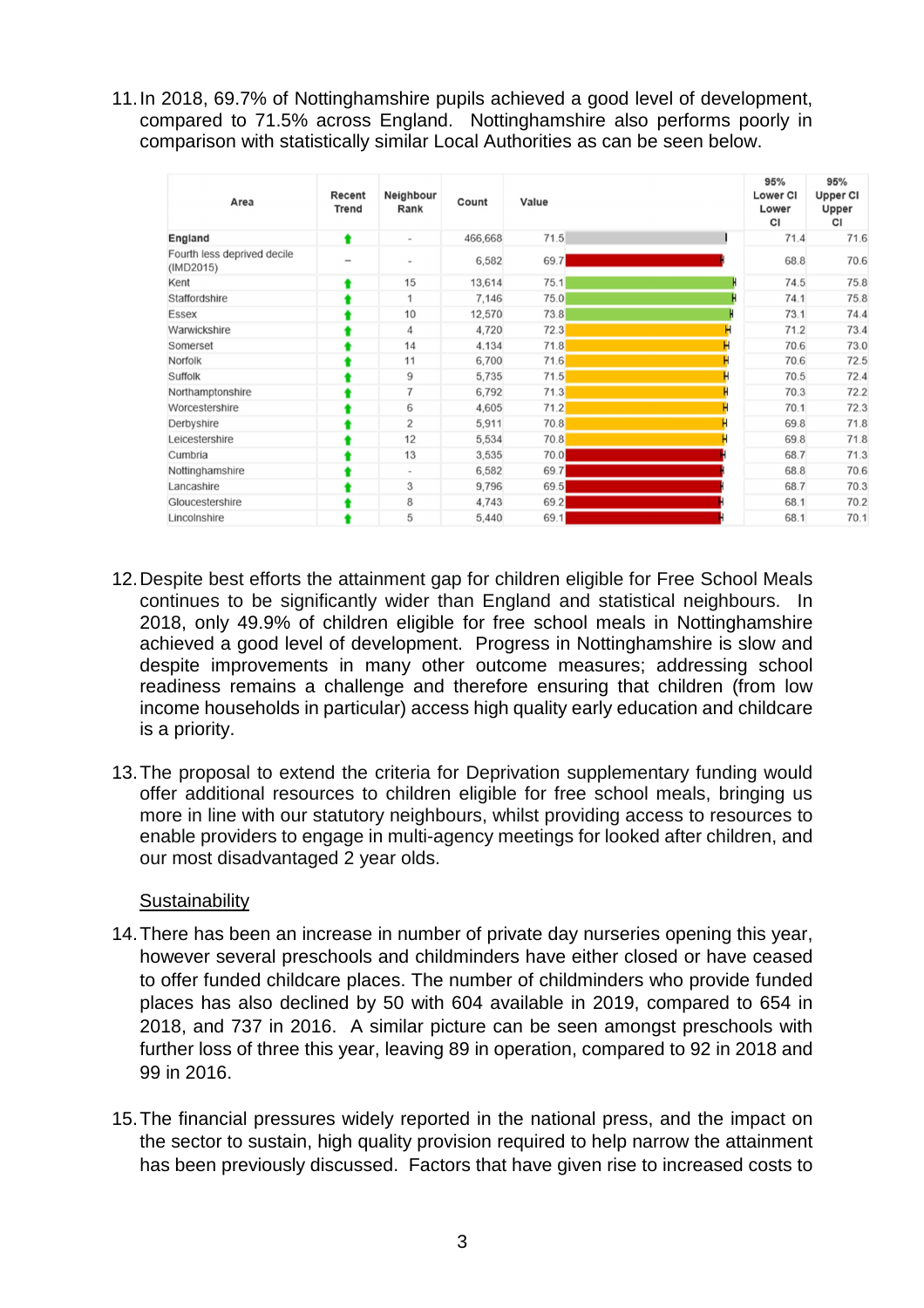all providers, are namely National Living Wage and National Minimum Wage, Pensions Auto Enrolment, Apprenticeship contributions, increased utilities charges and increasing Business Rates impact on their ability to attract high calibre practitioners into the sector.

16. In addition, local policy changes made by the CCG's requiring PVI providers to pay for training to support children with complex medical needs has also increased the financial challenges they face. However, such costs are now met via the Early Years Inclusion fund

### **3 and 4 year entitlement old benchmarking with statistical neighbours**

17. The table bellows illustrates how Nottinghamshire and their statistical neighbours use the funding that they receive from the ESFA to fund their 3 and 4 year old childcare providers. The data has all been taken from Local Authorities Section 251 budget statements 2018/19<sup>2</sup>.

| <b>Local Authority</b> | DSG Funding per 3 & 4<br>year old | <b>Average Basic</b><br>Hourly rate 3 & 4<br>Year olds | <b>Average Funding</b><br>Supplements 3 & 4<br><b>Years olds</b> | Pass through rate |
|------------------------|-----------------------------------|--------------------------------------------------------|------------------------------------------------------------------|-------------------|
| Essex                  | £4.47                             | £4.22                                                  | £0.19                                                            | 98.2%             |
| Nottinghamshire        | £4.30                             | £4.17                                                  | £0.03                                                            | 97.8%*            |
| Derbyshire             | £4.40                             | £4.15                                                  | £0.23                                                            | 96.4%             |
| Worcestershire         | £4.30                             | £4.14                                                  | £0.21                                                            | 101.6%            |
| Lancashire             | £4.30                             | £4.13                                                  | £0.39                                                            | 98.4%             |
| Cumbria                | £4.30                             | £4.03                                                  | £0.18                                                            | 98.5%             |
| Kent                   | £4.48                             | £4.00                                                  | £0.44                                                            | 99.2%             |
| Warwickshire           | £4.30                             | £3.96                                                  | £0.32                                                            | 97.1%             |
| Staffordshire          | £4.30                             | £3.93                                                  | £0.12                                                            | 95.2%             |
| Northamptonshire       | £4.35                             | £3.79                                                  | £0.63                                                            | 97.1%             |
| <b>Cheshire West</b>   | £4.30                             | £3.62                                                  | £0.58                                                            | 97.2%             |

\*Nottinghamshire's figures have been recalculated following the reinstatement of £0.01 per hour.

## **Single basic hourly rate for all providers**

- 18. In November 2018 the ESFA confirmed that they expect local authorities to fund all providers in the same way for both sets of hours and not to distinguish between the two. This means using the same base rate and same supplements for both entitlements and all providers.
- 19. From 2020/21 Nottinghamshire will have to standardise the hourly rate being paid to schools, academies and PVI's by changing the number of weeks that schools and academies funding is devolved over from 39 to 38.

 $\overline{a}$ <sup>2</sup> S251 benchmarking is based on budgeted figures. The average basic hourly rate only includes the base rate. Supplements include all the additional 3 and 4 year old funding and the 3 and 4 year old inclusion fund. It does not include DAF or EYPP.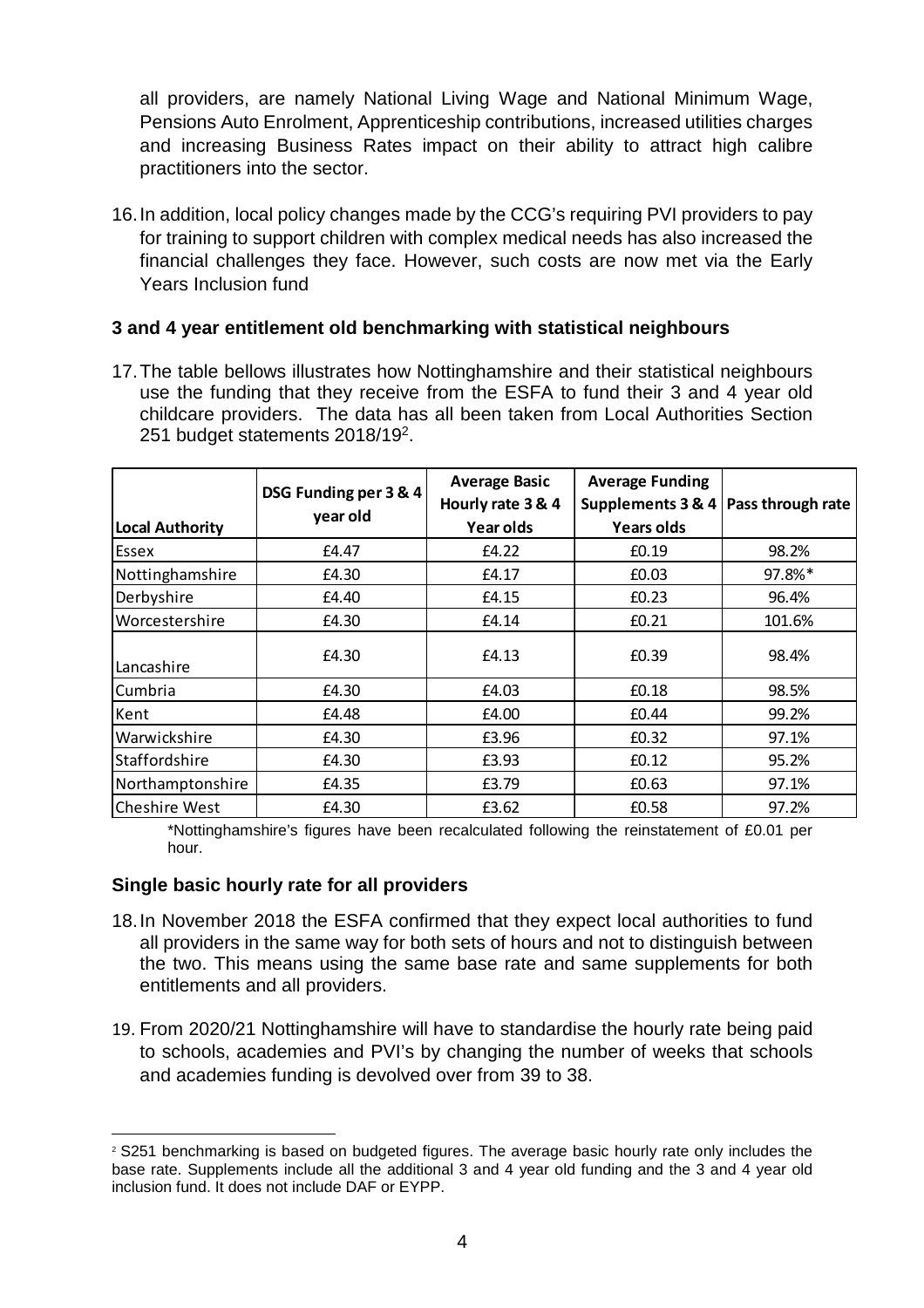## **Proposal regarding Early Years hourly rate for 2019/20**

20. It is proposed that an increase of £0.05 per hour is made to the current base rate for eligible 3 and 4 year, backdated to April 2019. The increase would be subject to approval from the Secretary of State. The projected cost of the increase is £0.5 million.

### **Potential Increases to LA Hourly Rate For 3 and 4 Year Olds in 2020/21**

- 21. On 4 September 2019, as part of the spending review announcement, the Chancellor of the Exchequer announced his plan to increase early years spending by £66m in 2020/21 to increase the hourly rate that's being paid at maintained nursery schools and other childcare providers that deliver on the Government's free childcare offer.
- 22. Further detail on how this will affect Nottinghamshire's Early Years Block are expected in October. Should the funding per child that Nottinghamshire receives from the ESFA increase, it may be possible for the Local Authority to increase the rates paid to providers in 2020/21 to a greater extent than being proposed in this report.

|                                         | <b>Current 2019/20 Rate</b> |                | Proposed 2020/21 Rate |                 |
|-----------------------------------------|-----------------------------|----------------|-----------------------|-----------------|
|                                         | Schools (39 weeks)          | PVI (38 weeks) | Schools (38 weeks)    | PVI (38 weeks)  |
| 3 & 4 Year olds Universal Entitle menti |                             |                |                       |                 |
| <b>Basic Hourly Rate</b>                | 14.07                       | 14.17          | 14.22                 | <b>E4.22</b>    |
| 3 & 4 Year olds Additional              |                             |                |                       |                 |
| <b>Entitlement Basic Hourly Rate</b>    | £4.07                       | £4.17          | <b>E4.22</b>          | £4.22           |
| 3 & 4 Year olds Deprivation             |                             |                |                       |                 |
| supplement (FSM) Hourly Rate            | 10.00                       | £0.00          | £0.10                 | m <sub>10</sub> |
| 3 & 4 Year olds Deprivation             |                             |                |                       |                 |
| supplement (CIN) Meeting time           | <b>1406.00</b>              | £406.00        | <b>1406.00</b>        | <b>E406.00</b>  |
| 2 Year Olds Basic Hourly Rate           | £5.10                       | £5.23          | £5.23                 | £5.23           |
| 2 Year olds Deprivation supplement      |                             |                |                       |                 |
| (CIN) Meeting time                      | f0.00                       | £0.00          | £406.00               | £406.00         |

### **Proposed Consultation Questions for 2020/21**

23. Considering the challenges detailed above, it is proposed that the following questions are included in the forthcoming consultation regarding the proposed hourly rates for 2020-21, as follows:

#### **3 and 4 year olds:**

- a) Do you agree with an increase in the hourly rate for funded 3 & 4 year old children by £0.05 per hour, given that this may be reduced in coming years (anticipated cost £500k)?
- b) Do you agree with the proposal to extend the criteria for Deprivation Fund to include all 3 and 4 year old Looked After Children (LAC) as well as those identified as a Child in Need (CiN) and those on a Child Protection Plan (CPP) (anticipated cost £106k)?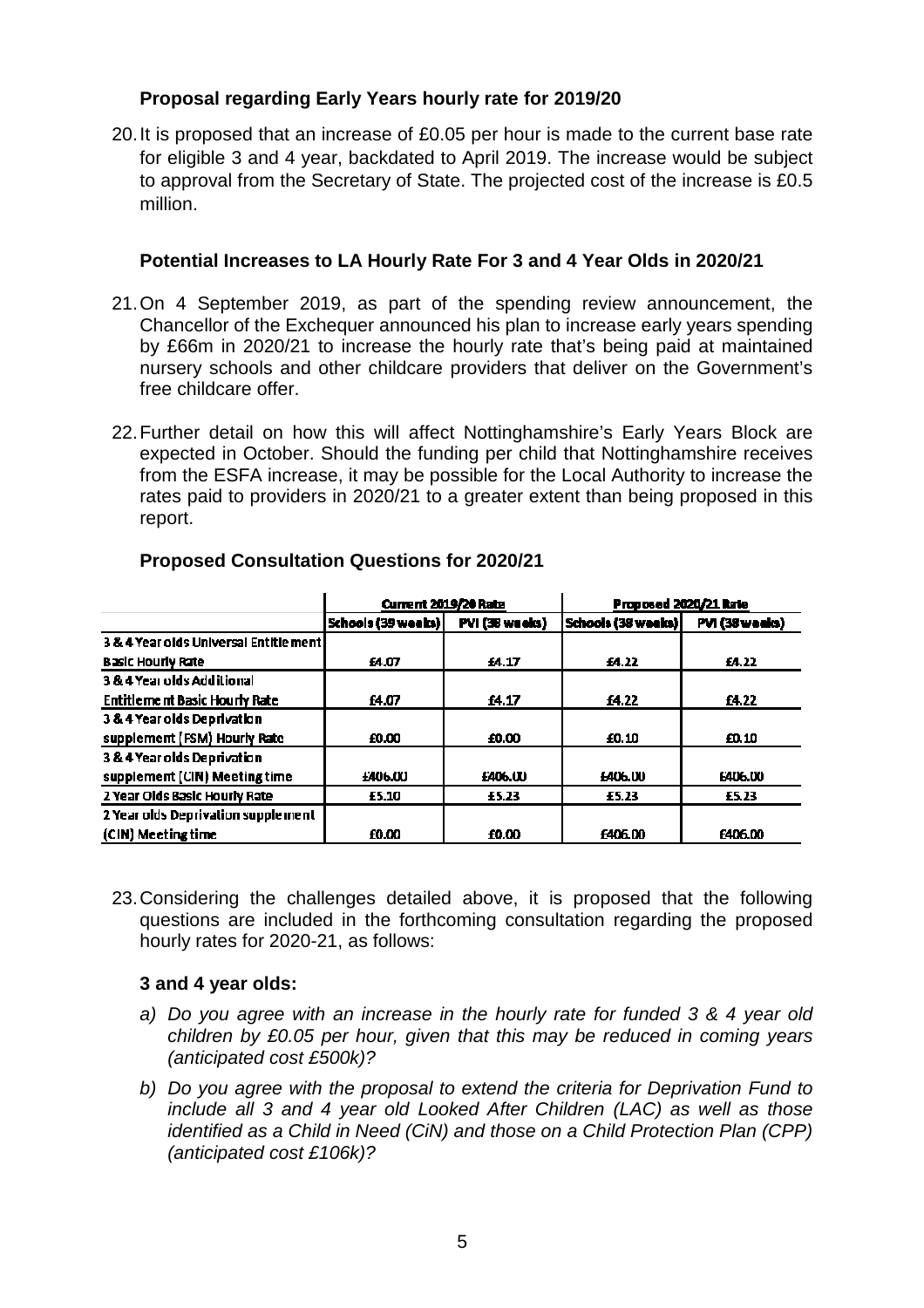c) Do you agree with the proposal to extend the criteria of the Deprivation Fund to extend 3 and 4 year olds eligible for Free School Meals at an hourly rate of £0.10 per hour, (anticipated cost £82k)?

## **2 year olds:**

d) Do you agree with the proposal to extend the criteria for Deprivation Fund to include 2 year olds who are LAC/CIN/CPP (anticipated cost £25k)?

OR

e) Do you agree to increase the basic hourly rate for 2 year olds who are eligible for Free School Meals by 0.05p (anticipated cost £55k)?

## **Financial Implications**

- 24. If the Schools Forum agrees in principle to an additional in-year payment to schools and PVI providers, in 2019/20, the local authority will need to submit a disapplication request to the Education Skills Funding Agency (ESFA) to seek approval to do this. This is because a retrospective change to the Early Years National Funding Formula (EYNFF) is not permissible under the Schools & Early Years Finance (England) Regulations 2018.
- 25. Agenda Item 3e showed that following an increase of £0.05 to the basic hourly rate paid for 3 & 4 year olds in 2019/20, the un-ringfenced element of Non-ISB reserve will have a forecast surplus of £4.359 million at the end of 2019/20.
- 26. All proposals for 2020/21 have been costed based on the number of children appearing on the January 2019 Early Years Census, Their inclusion would see NCC's pass through rate remain above the prescribed 95% but would reduce future years underspends within the Early Years Block.

# **RECOMMENDATIONS**

## **That the Schools Forum:**

- 1) Approves the in-principle proposal to increase the basic hourly rate for 3 and 4 year olds for 2019-20 by £0.05, backdated to 1 April 2019. This would be subject to approval by the SOS (paragraph24 above).
- 2) Consider and agree the initial proposed questions to be included in the consultation for early years funding rates for 2020-21.
- 3) To note the change to the number of weeks that Schools and Academies funded will funded on and the corresponding change to the hourly rates received.

#### **Irene Kakoullis Group Manager Early Childhood Services**  T: 0115 97 74431 E: irene.kakoullis@nottscc.gov.uk

**For further information:**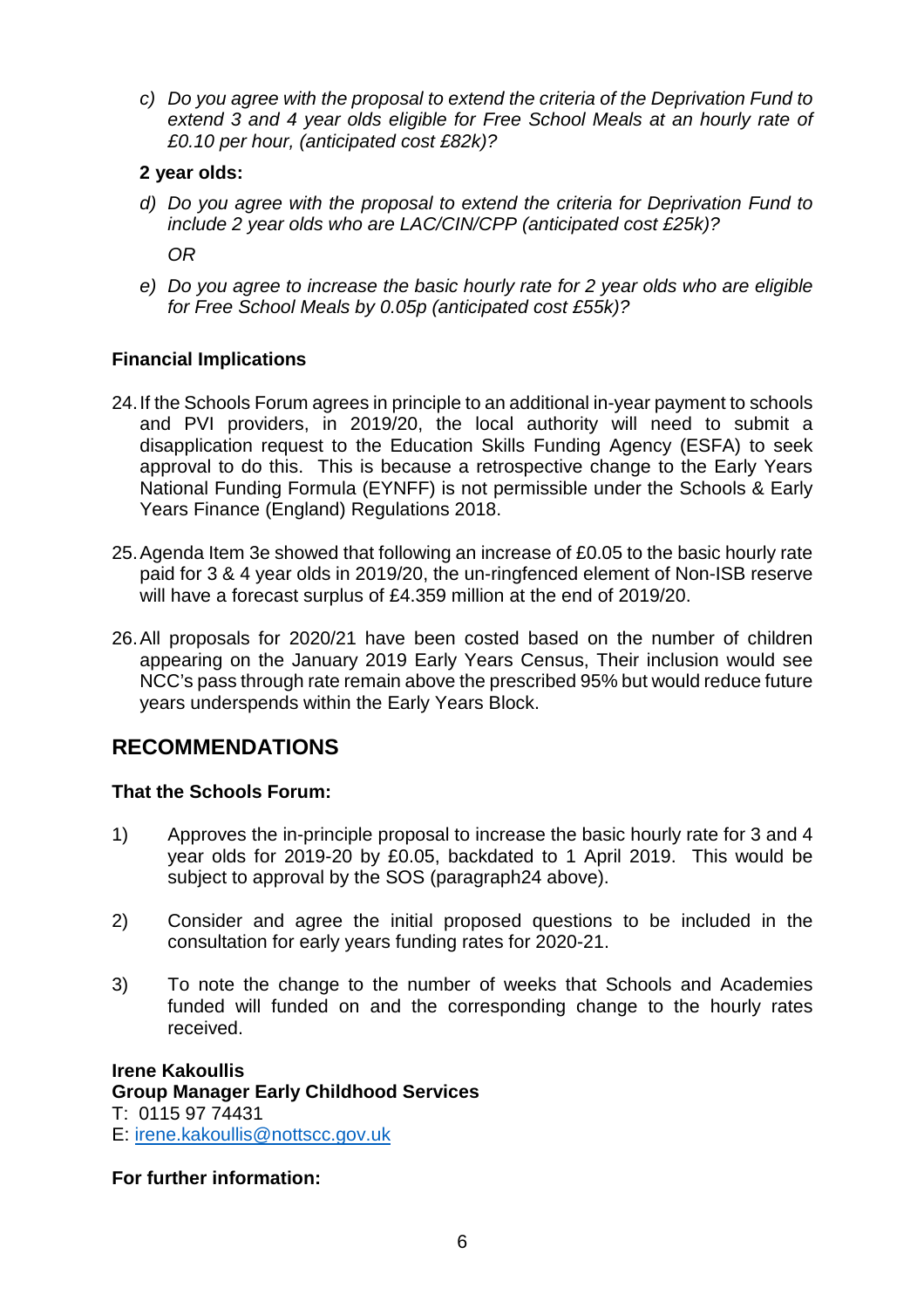**Jude Burgess Strategic Early Years Manager**  T: 0115 97 73543 E: jude.burgess@nottscc.gov.uk